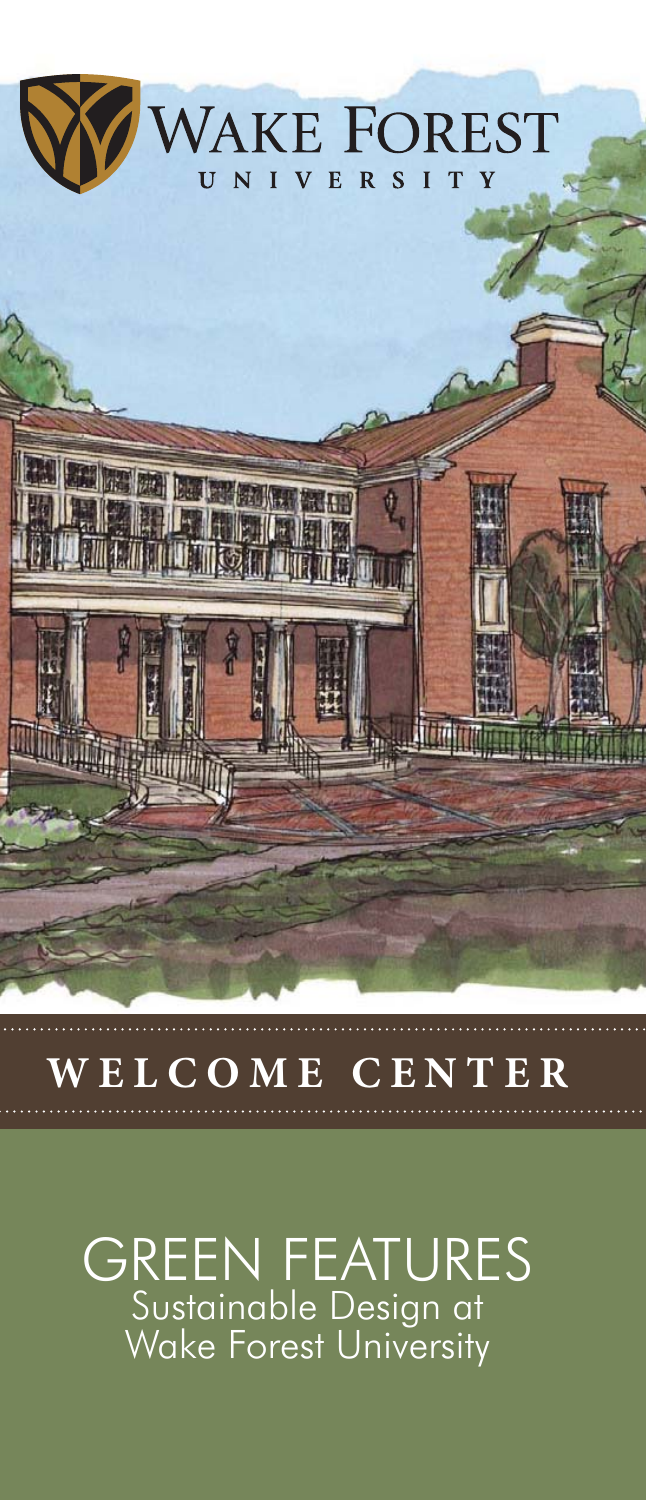### *Showcasing Wake Forest University's*  COMMITMENT TO SUSTAINABILITY

┧╁╻

Why is designing and constructing a sustainable building important? A sustainable building integrates strategies that optimize occupant well-being and comfort, provides efficient systems that reduce maintenance expenses, and maximizes the use of materials that lessen negative impacts on our environment.

To help quantify the sustainable strategies used in construction projects, Wake Forest University has elected to follow the LEED® (Leadership in Energy and Environmental Design) green building certification system published by the U.S. Green Building Council®. LEED identifies strategies in different categories including Sustainable Sites, Water Efficiency, Energy & Atmosphere, Materials & Resources, Interior Environmental Quality, and Innovation in Design, and rates completed projects at four levels describing the number of strategies successfully implemented in that building.

The Welcome Center was designed to reinforce the character and atmosphere of the Wake Forest University student experience, while employing sustainable design strategies that enhance all aspects of the building's performance. Final certification is pending, but the building is poised to achieve Gold Certification, the second-highest certification level.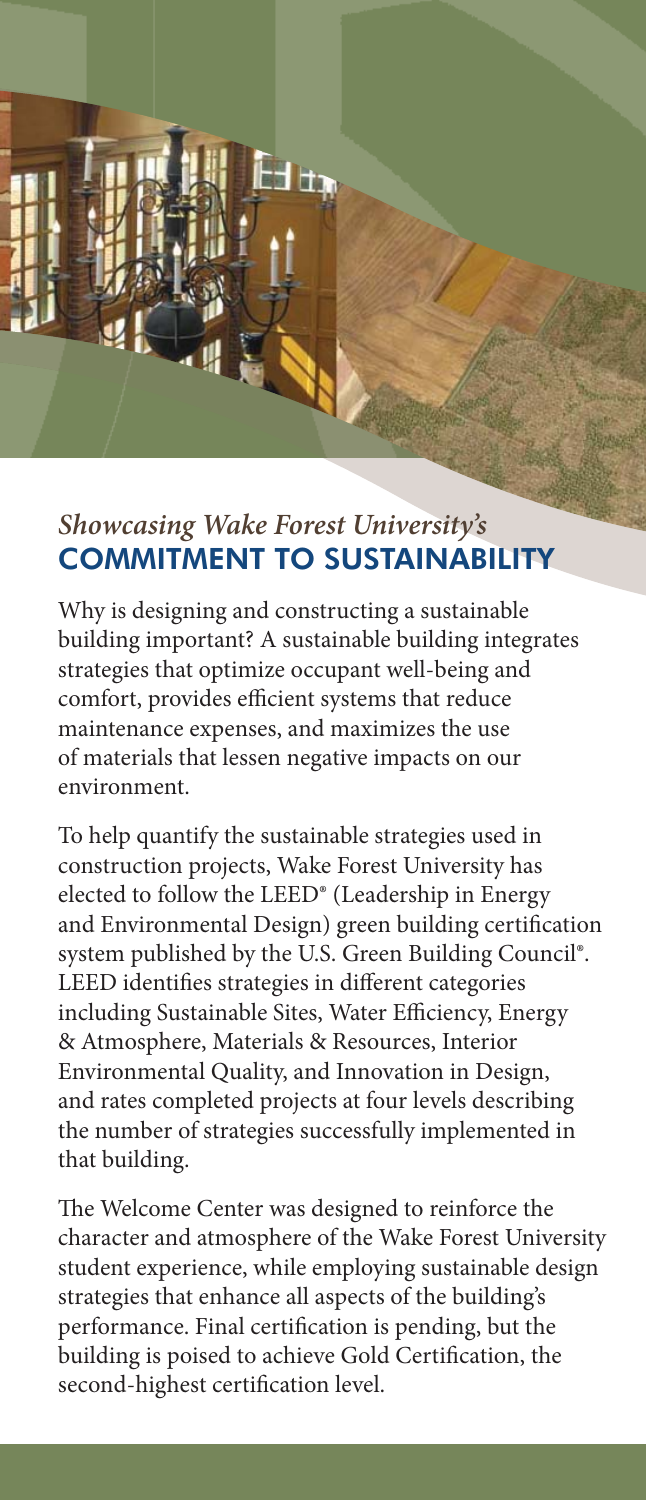Visit the website of Wake Forest University's Office of Sustainability to learn more about our campus-wide efforts: sustainability.wfu.edu

#### STORMWATER QUALITY AND QUANTITY

Five bio-retention cells on-site capture stormwater and filter it of contaminants while slowing the volume of water leaving the site. Two cisterns under the parking area, with a total capacity of nearly 110,000 gallons, also capture water to lessen impacts downstream.

#### LOW-VOC MATERIALS

All indoor building materials with the potential to offgas volatile organic compounds were tracked to ensure that total VOC levels were below relevant standards for different material categories. From paints to plywood, carpets to caulks, the building materials have low VOCs to improve indoor air quality for visitors and employees alike.



Over 30% of the construction material (by cost) was sourced within 500 miles of the building site. At the Welcome Center, these materials include brick from Old Virginia Brick (the same brickmaker as the original 1950s Reynolda Campus buildings) and granite from Mt. Airy, North Carolina, as well as concrete, drywall, brick pavers, and bluestone.

#### DAYLIGHTING AND EXTERIOR VIEWS

75% of the regularly occupied spaces in the building receive a minimum of 25 footcandles of illumination on an average day, which allows for less reliance on artificial light along with improved indoor quality. Contributing to this strategy is the curved skylight above the Conservatory, a double-wall insulated fiberglass panel system that diffuses light and provides natural illumination even on overcast days. In addition, virtually all regularly occupied spaces have access to exterior views.

#### HIGH-EFFICIENCY BUILDING SYSTEMS

The mechanical systems were designed for improved performance, resulting in a projected 28% savings of energy and cost. Projected water usage was reduced by nearly 47% by employing dual-flush toilets and low-flow faucets. Individual utilities (electricity, water, and heating) are monitored through a metering system to allow for an understanding of how the overall system is actually performing, and provide opportunities to reduce consumption.

#### THE ROLE OF RECYCLING

The General Contractor was able to divert nearly 90% of the waste generated during construction from the landfill to various recycling and reuse paths. For building occupants and visitors, recycling centers are provided indoors and out. At the other end of the recycling spectrum, recycled materials account for 30% of the total construction material (by cost). These materials include various concrete, masonry, and steel elements, as well as the distinctive copper roof.

#### FSC-CERTIFIED WOOD

Woodwork is used extensively within the Welcome Center to bring warmth and character to the building, so the design team established and achieved a goal of 50% of new wood (by cost) to be certified by the Forest Stewardship Council. FSC certification indicates that wood products have been harvested from a forest managed in an environmentally responsible manner.

#### MATERIALS REUSE

The Welcome Center features three rooms with restored historic light fixtures from original Reynolda Campus buildings. This strategy puts to use fixtures that had been damaged and in storage, and lends an historical aspect to the building. These fixtures are lit using LED bulbs and compact fluorescent bulbs to save energy.